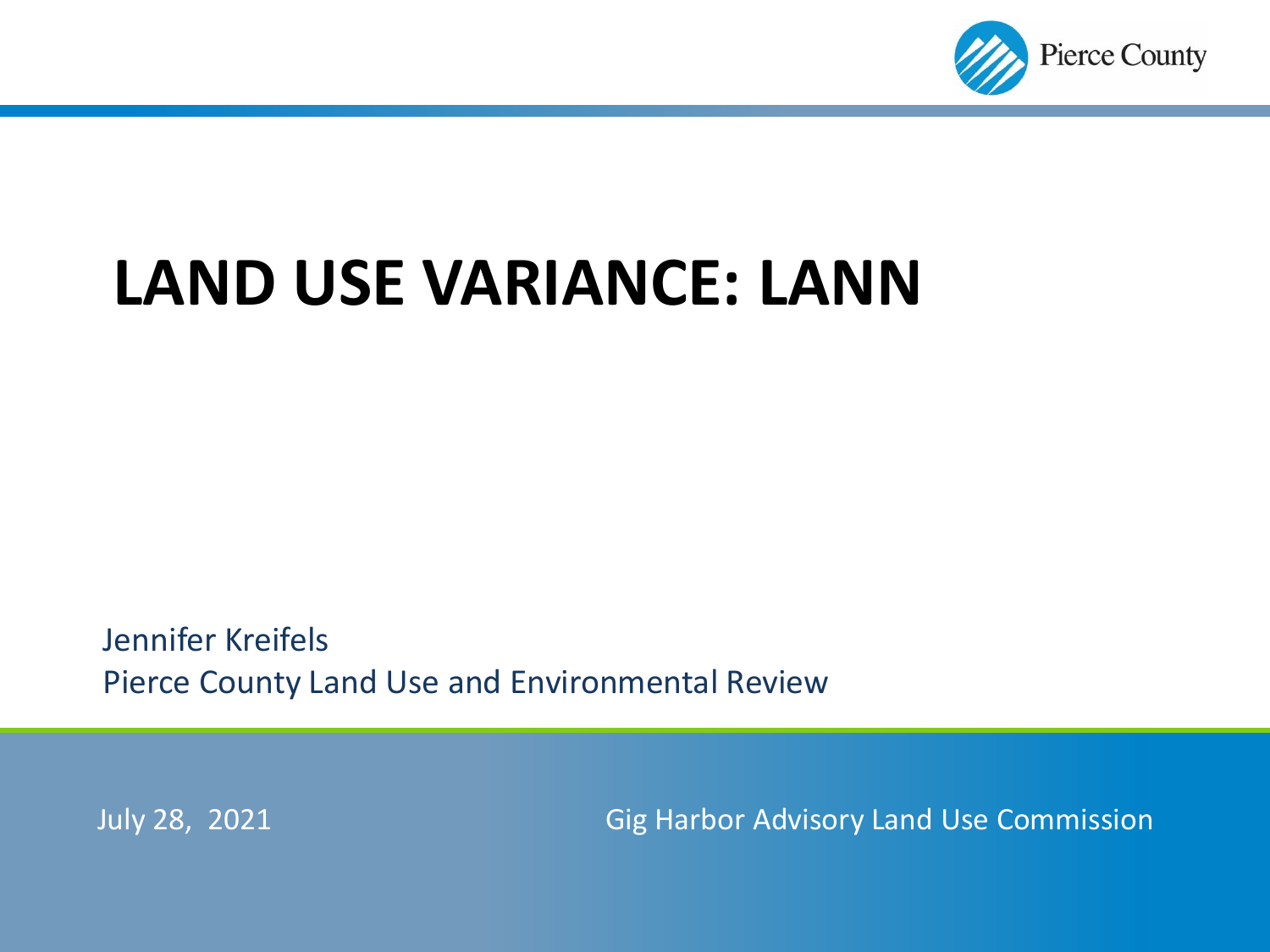

- Applicant is requesting to reduce the setback at the south property line from 25 feet to 15 feet from an unopened right of way (ROW) in the Rural 10 (R10) zone.
- Construct a 1,000 square foot, one story addition, to the single-family home.
- No further into setback than the existing SFR.
- Serviced by Peninsula Light, Washington Water and on-site septic.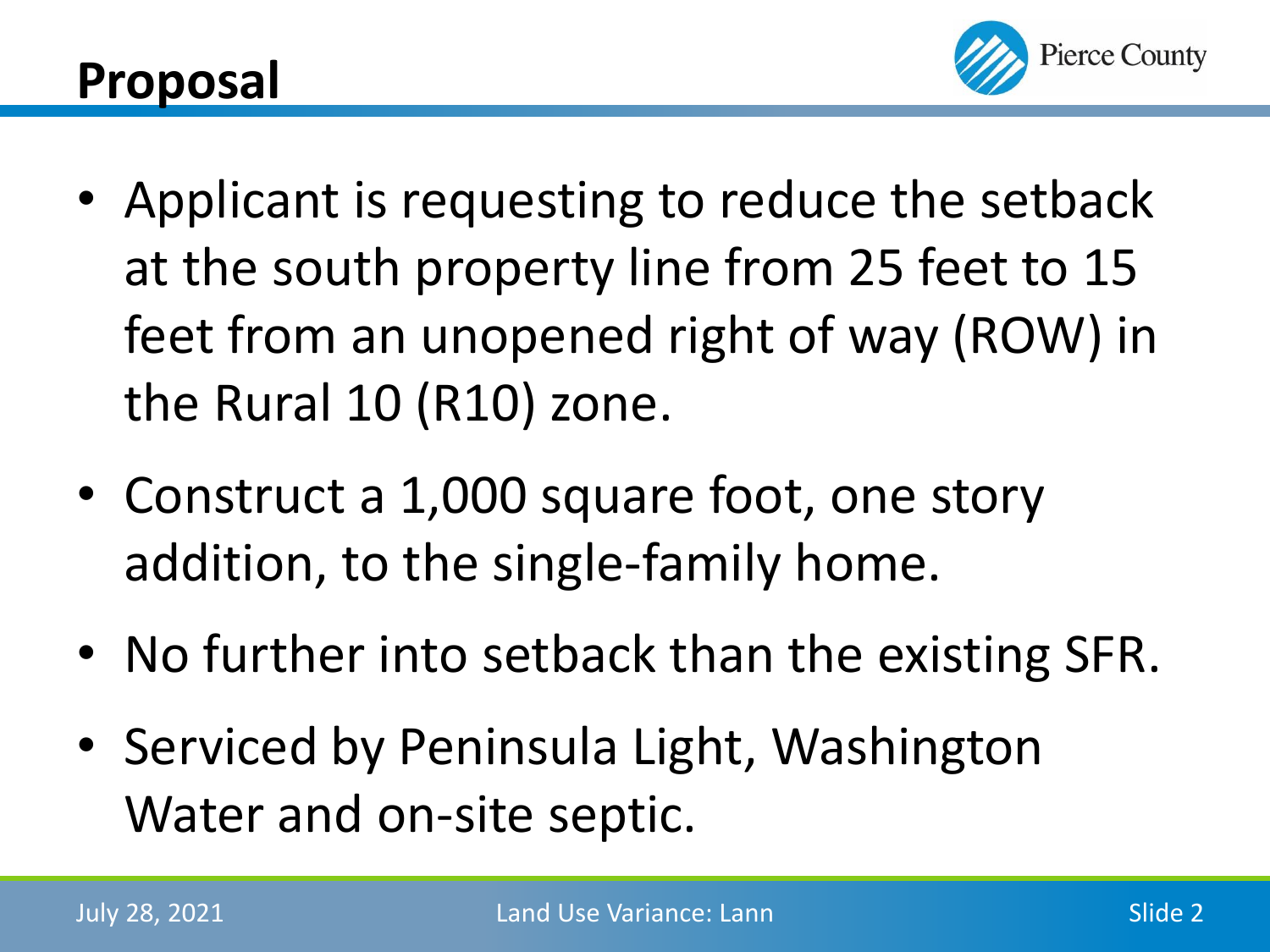### **Site Location & Characteristics: 822 130th St. N.W.**

- **Pierce County**
- Legal lot Short Plat (SP) 78-928 as Lot 3 then Lot 2 of SP 9110170604.
- SP Alteration 2021-04-05-5001 to relocate the open space area.
- The home was built in 1992, 1,660-sf with a 620-sf attached garage.
- The County Assessor lists the parcel as 0222218075 and 0.84 acre.
- Access is via a private unpaved driveway from 130<sup>th</sup> St. N.W.
- Currently, the use is a single-family residence approximately
- Some slope at far west/upwards of approx. 30% on the east.
- Site is relatively flat where the addition is proposed.
- Lot is triangular in shape, has a keystone retaining wall & vegetation buffer along the west line, an open space and gravel drive within the eastern portion and drainfields to the north.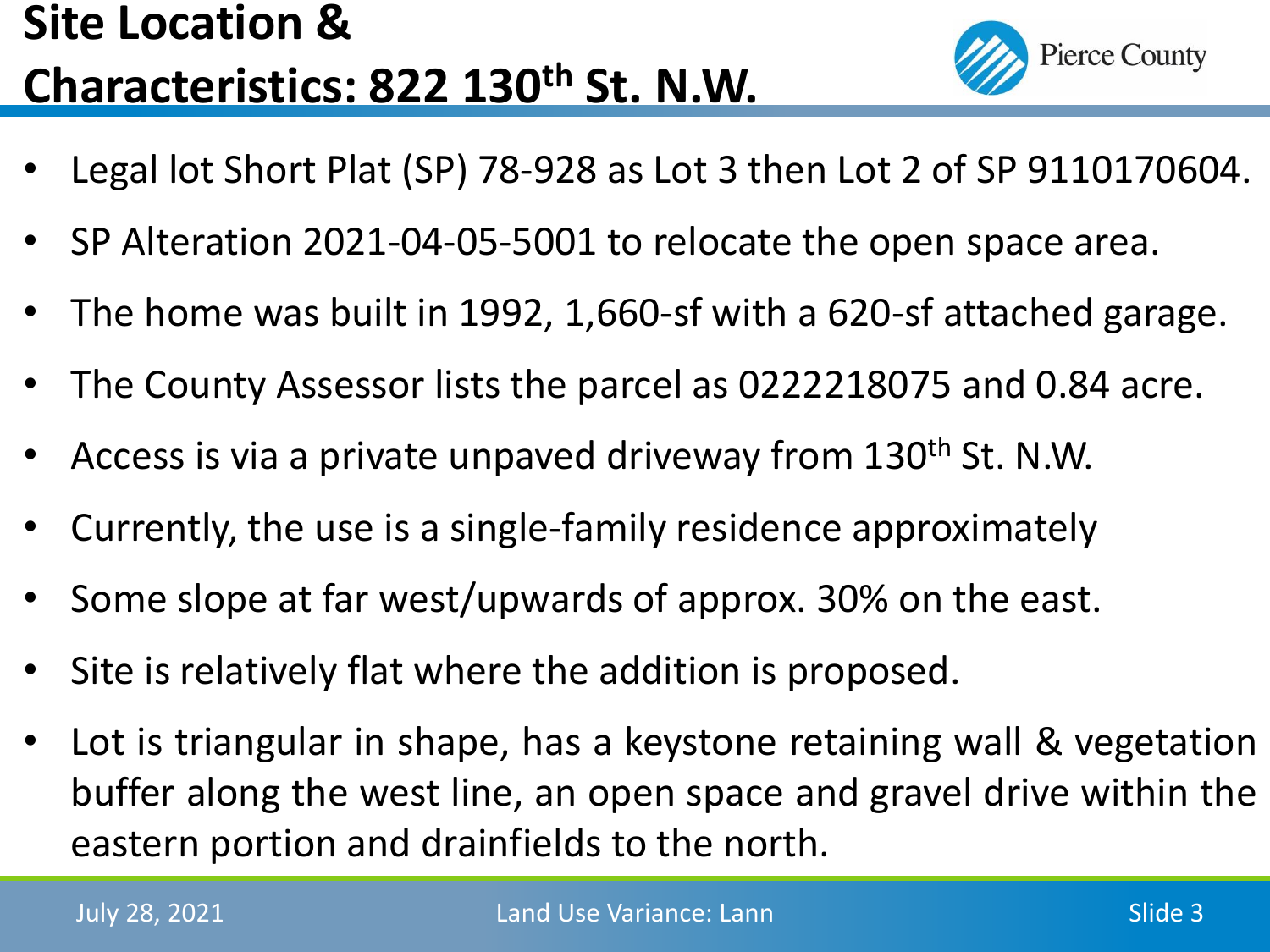## **2020 County Aerial**





July 28, 2021 **Land Use Variance: Lann** Character Controller Slide 5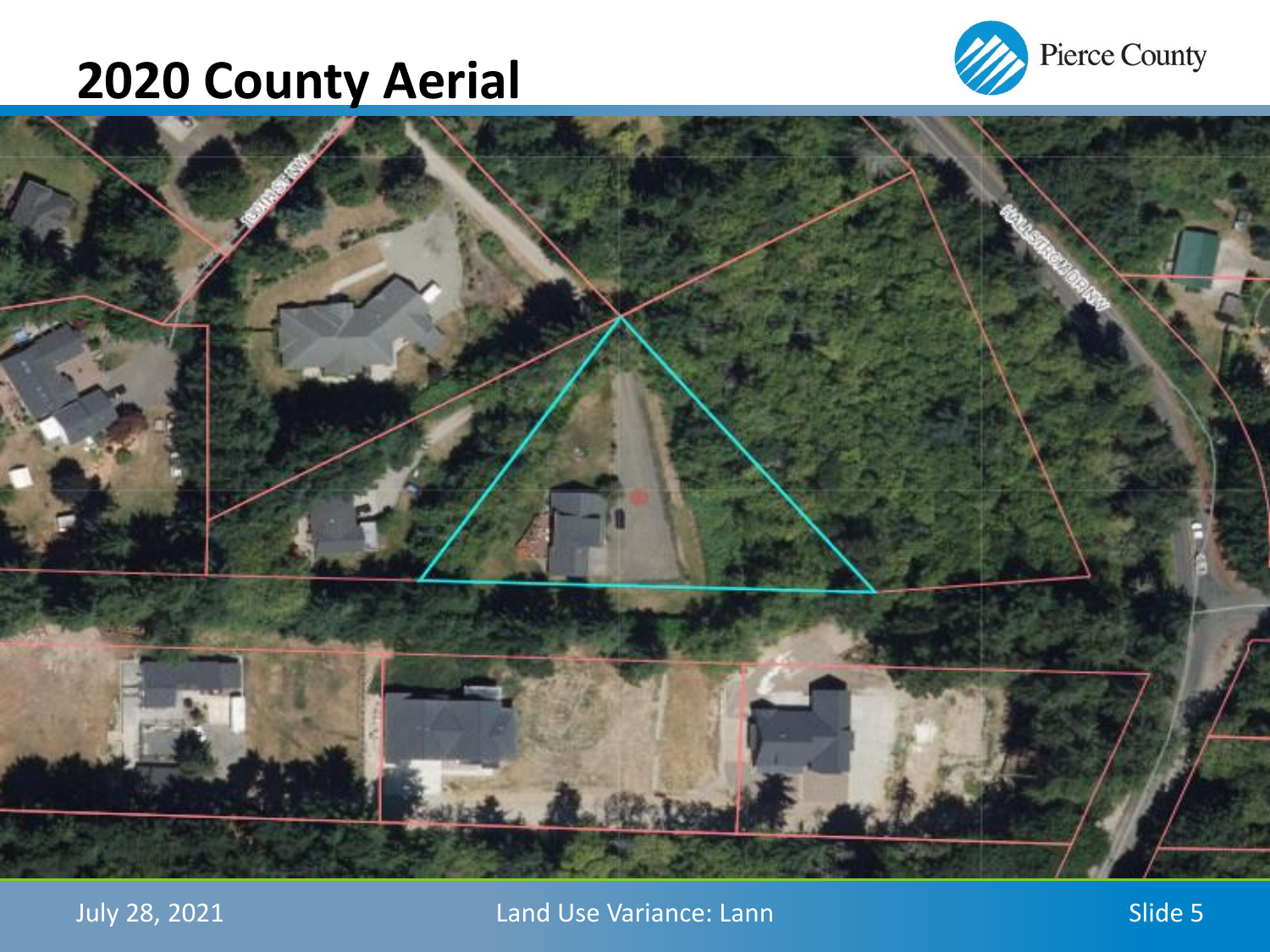### **Vicinity/Zoning Map**





The maje features are approximate and are intended only to previde an indication of said feature. Additional areas that have not been mapped may be present. This is not a survey. Orthophotos and also data not set adign. The County assumes an Inhibity for suisances anientalised by actual survey. ALL DATE IS EXPRESSET PROTIVED: 'AS IS 'AND' WITH ALL FALLITY. The County maker an surranty of literal for a particular paryone.

Date: 7/13/2021 07:57 AM

#### July 28, 2021 **Land Use Variance: Lann** Suite 5 and Slide 5 and Slide 5 and Slide 5 and Slide 5 and Slide 5 and Slide 5 and Slide 5 and Slide 5 and Slide 5 and Slide 5 and Slide 5 and Slide 5 and Slide 5 and Slide 5 and Sl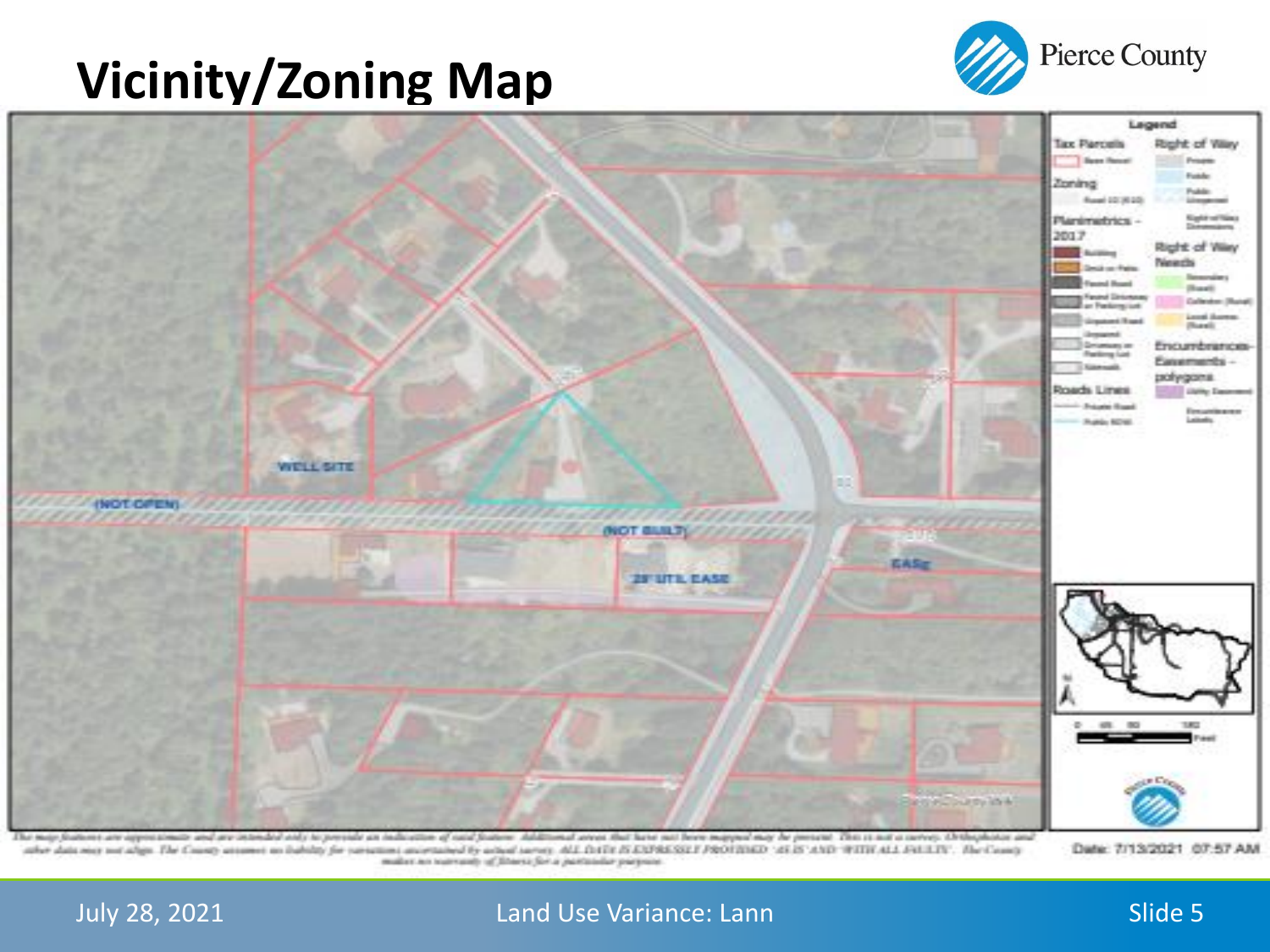### **Proposed Site Plan**





### July 28, 2021 **Land Use Variance: Lann** Slide 4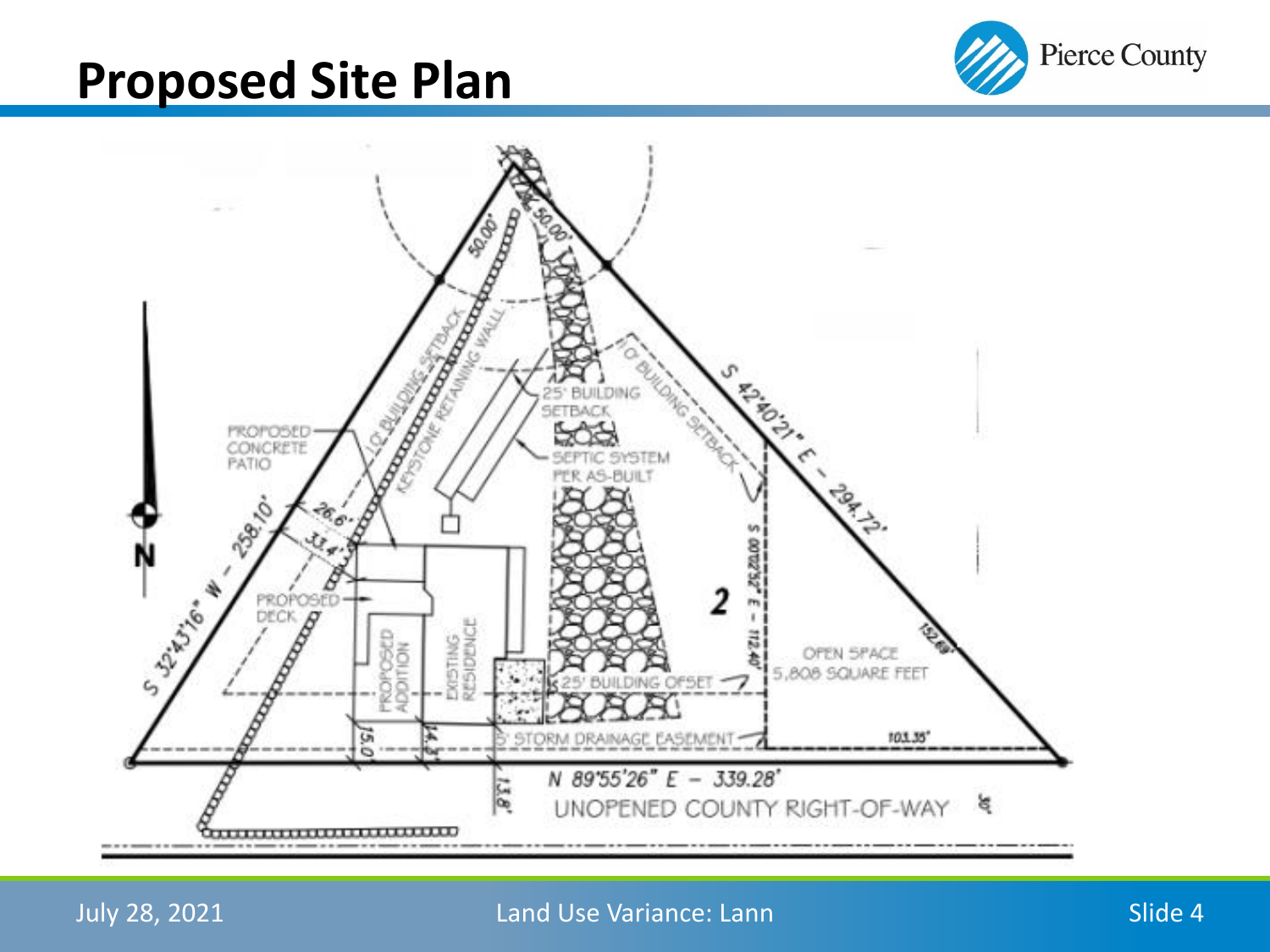

• Pierce County Resource Management:

-No site constraints for wetlands or fish/wildlife.

• Development Engineer:

-Future ROW needs in this location are 5' for the extension of 128th St NW.

-Reduced setback would be 8.8' based on survey provided by Aspen Land Surveying.

-A basic Site Development permit must be submitted in accordance with PCC 17A-Site Development and Stormwater Drainage.

• No **Public Comments** have been received.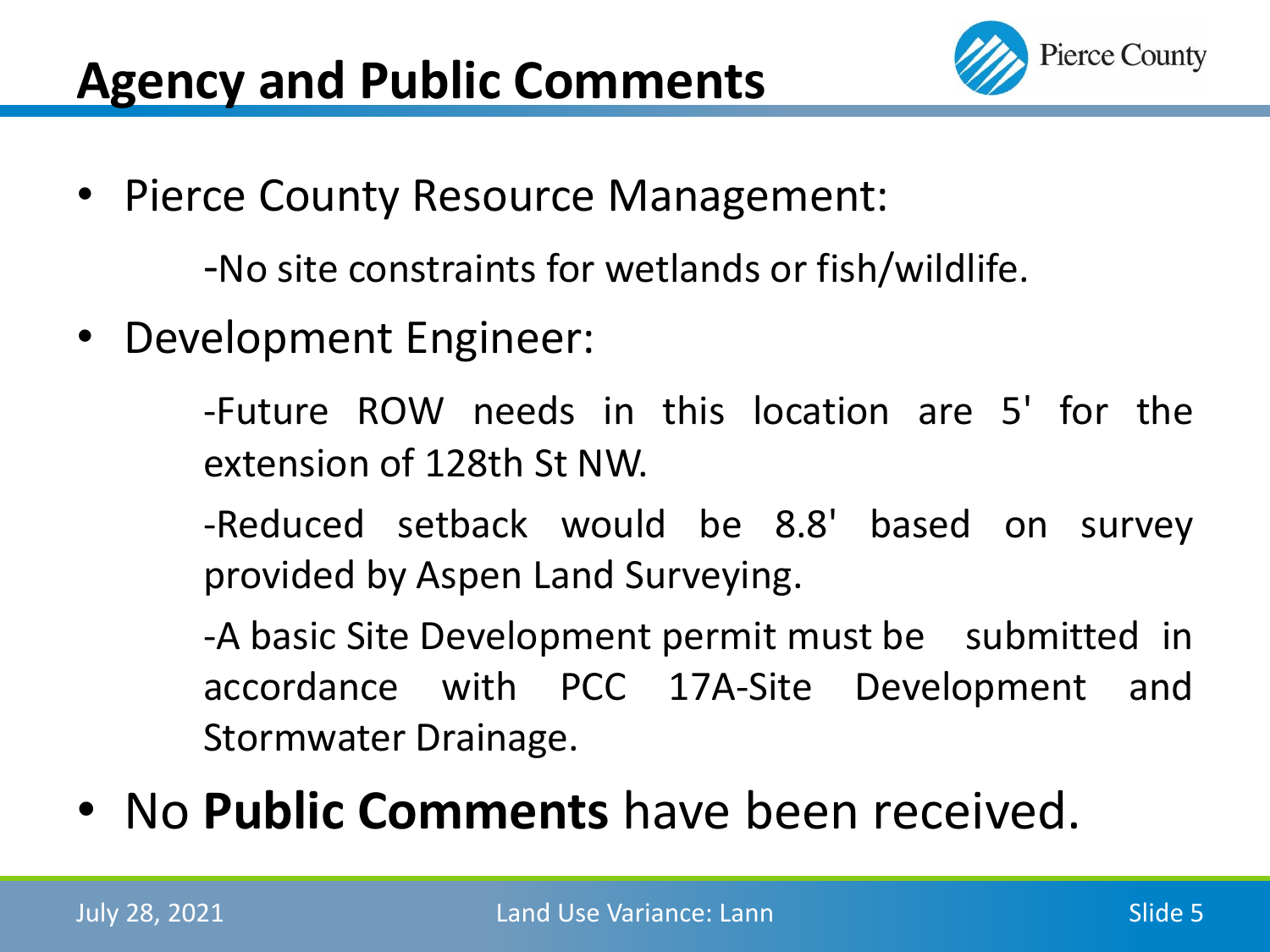

### **Variance Findings**

- The Variance Findings are as follows:
- 1. Special Circumstances to the subject property Shape, location of drainfields, driveway and open space.
- 2. A SFR is a substantial use and property right enjoyed by neighboring parcels similar in size and also zoned R10.
- 3. No evidence that granting this variance will be materially detrimental.
- 4. The variance is consistent with the Comprehensive Plan and applicable Gig Harbor Community Plan.
- 5. There is no evidence of significant adverse environmental impact.
- $\diamond$  Does the PAC believe that the applicant is meeting the Variance Use Permit Requirements?